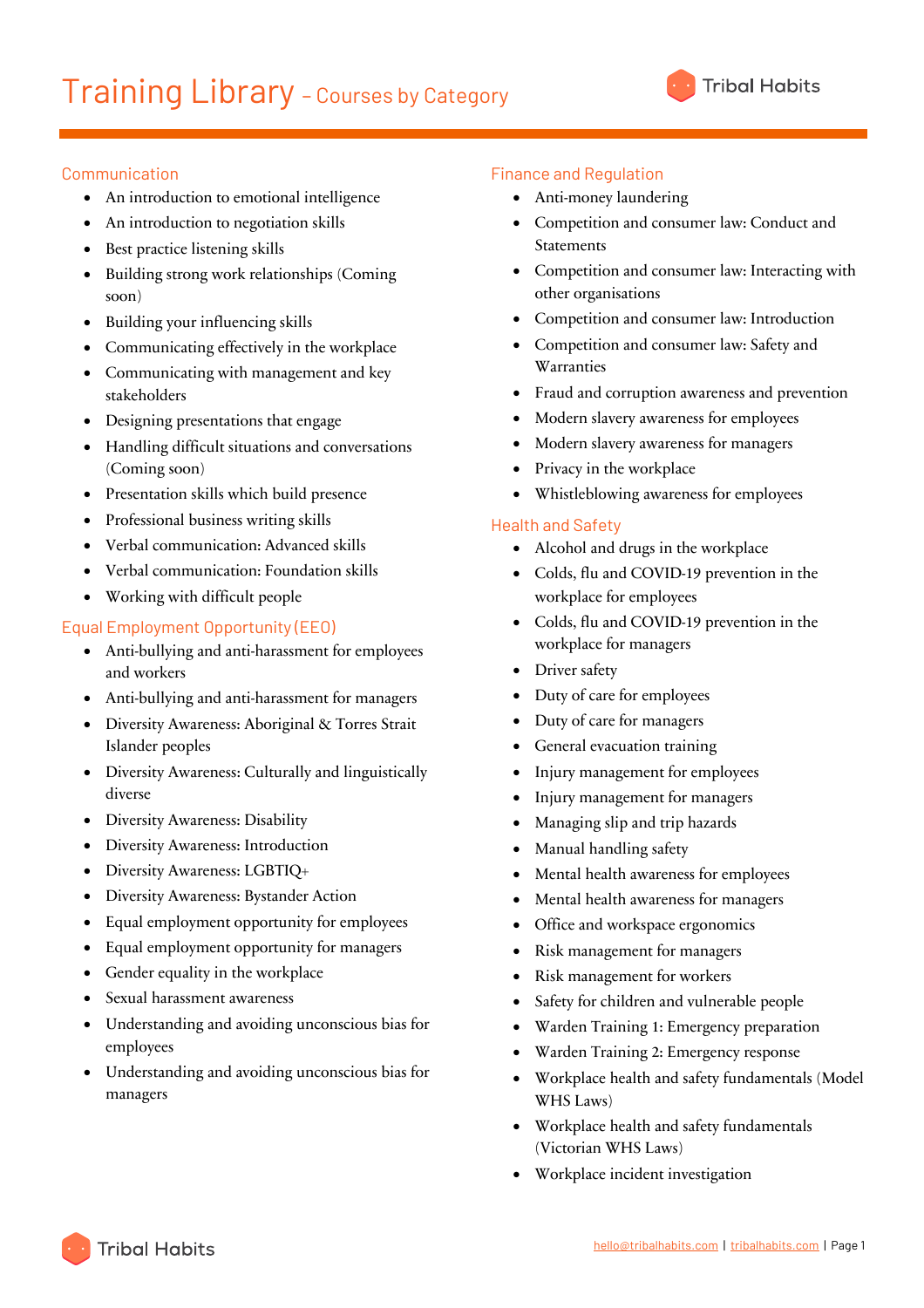### Information Security

- Information Security: Employee awareness
- Information Security: Phishing awareness
- Information Security: Social Media

### Leadership

- An introduction to crisis management
- Being an ethical leader
- Five key skills for great leadership
- Five key styles for great leadership
- The fundamentals of great leadership

### Management

- An introduction to management
- Coaching and developing staff
- Delegating as a manager or leader
- Discussing performance with staff
- Holding productive 1-on-1 meetings with your team
- How to let an employee go
- Managing staff training for success
- Managing teams for better performance
- Motivating your staff and teams
- Recognising and rewarding staff performance
- Setting expectations with staff and teams
- Team culture: Managing and assessing
- Team culture: Overview
- Transitioning from employee to manager

### Personal

- Coming back from a big mistake
- Creating a professional LinkedIn profile
- Ethics: Introduction to workplace ethics
- Ethics: Employees and workers
- Ethics: Common workplace challenges
- Introduction to effective decision making skills
- Managing and resolving conflict
- Overcoming a lack of motivation
- Overcoming impostor syndrome
- Overcoming the fear of failure
- Problem solving and creativity
- Strategies to manage burnout in the workplace
- Strategies to manage stress in the workplace
- Understanding and using empathy in the workplace

### Productivity

- Project Management 1: Overview
- Project Management 2: Core Skills
- Project Management 3: Frameworks
- Project Management 4: Scheduling
- Project Management 5: Resourcing
- Project Management 6: Communication
- Project Management 7: Meetings
- Project Management 8: Reporting
- Project Management 9: Costs, Risks and Quality
- Project Management 10: Scope
- Project Management 11: Scope creep
- Project Management 12: Change management
- Project Management 13: Feedback
- Staying productive: Conquering your inbox
- Staying productive: Improving your focus
- Staying productive: Managing your priorities
- Staying productive: Overcoming common challenges
- Staying productive: Running great meetings
- Staying productive: Scheduling your time
- Staying productive: Setting SMART goals
- Staying productive: Time management fundamentals

### Remote working

- IT security while working from home
- Managing remote and virtual teams
- Running successful virtual team meetings
- Staying productive: Working at home

### Sales

- An introduction to sales and selling
- An introduction to sales prospecting
- Building trust in the sales process
- Confident and effective business networking
- Consultative selling and sales relationships
- Creating sales momentum and closing more deals
- Defining your ideal client
- Developing a compelling value proposition
- Emotion intelligence and selling
- Gaining confidence with selling
- Generating upselling and cross-selling opportunities
- Marketing tactics to help client referrals
- Obtaining client referrals and references